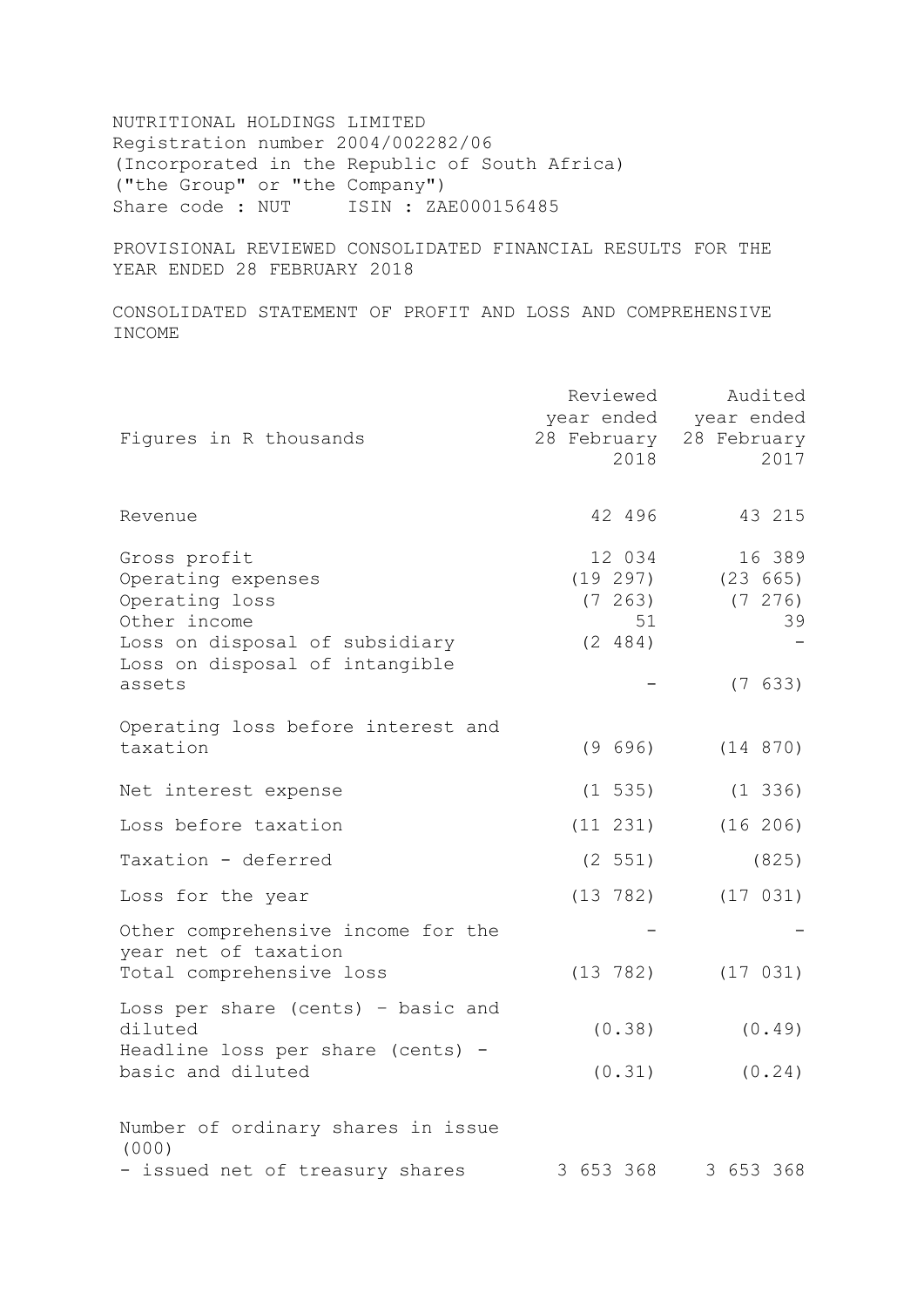| - weighted-average                                         | 3 653 368 | 3 505 231               |
|------------------------------------------------------------|-----------|-------------------------|
| - Diluted weighted-average                                 | 3 661 146 | 3 521 251               |
| Calculation of headline loss                               |           |                         |
| (R'000)                                                    |           |                         |
| Loss attributable to ordinary<br>shareholders              | (13 782)  | (17 031)                |
| Loss on disposal of intangible                             |           |                         |
| assets                                                     |           | 7 633                   |
| Loss on disposal of subsidiary                             | 2 484     | 908                     |
| Tax effect of adjustments<br>Headline loss attributable to |           |                         |
| ordinary shareholders                                      | (11 298)  | (8 490)                 |
| CONSOLIDATED STATEMENT OF FINANCIAL POSITION               |           |                         |
|                                                            | Reviewed  | Audited                 |
|                                                            |           | year ended year ended   |
| Figures in R thousands                                     |           | 28 February 28 February |
|                                                            | 2018      | 2017                    |
| ASSETS                                                     |           |                         |
| Non-current assets                                         |           |                         |
| Property, plant and equipment                              | 23 730    | 24 730                  |
| Intangible assets                                          | 1 581     | 1 762                   |
| Deferred taxation                                          | 5 5 6 8   | 9 629                   |
| Total non-current assets                                   | 30 879    | 36 121                  |
| Current assets                                             |           |                         |
| Inventories                                                | 3 828     | 6 375                   |
| Trade and other receivables                                | 4 3 9 0   | 7 569                   |
| Cash and cash equivalents                                  | 21        | 91                      |
| Total current assets                                       | 8 2 3 9   | 14 035                  |
| TOTAL ASSETS                                               | 39 118    | 50 156                  |
| EQUITY AND LIABILITIES                                     |           |                         |
| Stated capital                                             | 150 086   | 150 086                 |
| Reserves                                                   | 10 939    | 10 918                  |
| Accumulated loss                                           | (147 171) | (133 389)               |
| Total shareholders' funds                                  | 13 854    | 27 615                  |
| Non-current liabilities                                    |           |                         |
| Loans from related party                                   | 8 910     | 7 813                   |
| Secured loan                                               |           | 2 192                   |
| Deferred taxation                                          | 5 568     | 5 366                   |
| Total non-current liabilities                              | 14 478    | 15 371                  |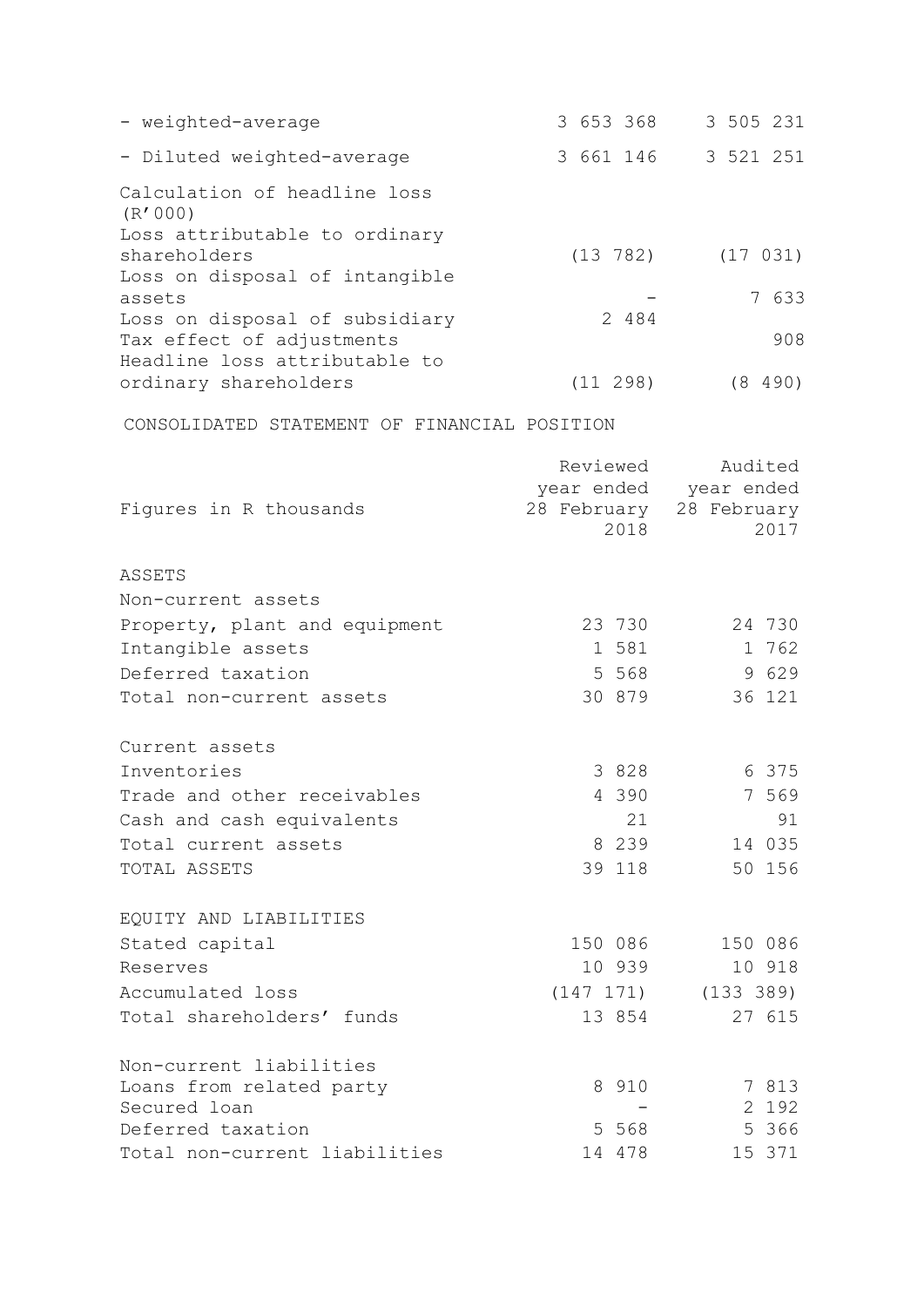| Current liabilities                  |          |              |                         |            |
|--------------------------------------|----------|--------------|-------------------------|------------|
| Trade and other payables             |          | 3 968        |                         | 5 442      |
| Loans from related parties           |          | 2 551        |                         | 190        |
| Secured loan                         |          | 2 432        |                         |            |
| Bank overdraft                       |          | 1 835        |                         | 1 518      |
|                                      |          |              |                         |            |
| Instalment sale creditors            |          |              |                         | 20         |
| Total current liabilities            |          | 10 786       |                         | 7 170      |
| Total liabilities                    |          | 25 264       |                         | 22 541     |
| TOTAL EQUITY AND LIABILITIES         |          | 39 118       |                         | 50 156     |
| Net asset value per share (cents)    |          | 0.4          |                         | 0.8        |
| CONSOLIDATED STATEMENT OF CASH FLOWS |          |              |                         |            |
|                                      | Reviewed |              |                         | Audited    |
|                                      |          |              | year ended year ended   |            |
|                                      |          |              | 28 February 28 February |            |
|                                      |          | 2018         |                         | 2017       |
| Figures in R thousands               |          |              |                         |            |
|                                      |          | $(4\;370)$   |                         | (9 130)    |
| Cash used in operations              |          |              |                         |            |
| Net interest expense                 |          | $(1\;\;535)$ |                         | $(1\;336)$ |
| Cash flows from operating            |          |              |                         |            |
| activities                           |          | (5 905)      | (10 466)                |            |
| Cash flows from investing            |          |              |                         |            |
| activities                           |          |              |                         |            |
| Purchase of property, plant and      |          |              |                         |            |
| equipment                            |          |              | (608)                   | $(1\;396)$ |
| Purchase of intangible assets        |          | (323)        |                         | (242)      |
| Proceeds on sale of intangible       |          |              |                         |            |
| assets                               |          |              |                         | 4 700      |
| Disposal of subsidiary               |          | 2 771        |                         |            |
| Cash flows from investing            |          |              |                         |            |
| activities                           |          | 1 840        |                         | 3 0 6 2    |
| Cash flows from financing            |          |              |                         |            |
| activities                           |          |              |                         |            |
| Proceeds on share issue              |          |              |                         | 4 336      |
| Advances on related party loans      |          | 3 458        |                         | 379        |
| Advances on secured loans            |          | 240          |                         | 2 192      |
| Repayment of instalment sale         |          | (20)         |                         | (77)       |
| creditors                            |          |              |                         |            |
| Cash flows from financing            |          |              |                         |            |
| activities                           |          | 3 678        |                         | 6 830      |
| Net decrease in cash and cash        |          |              |                         |            |
| equivalents                          |          | (387)        |                         | (574)      |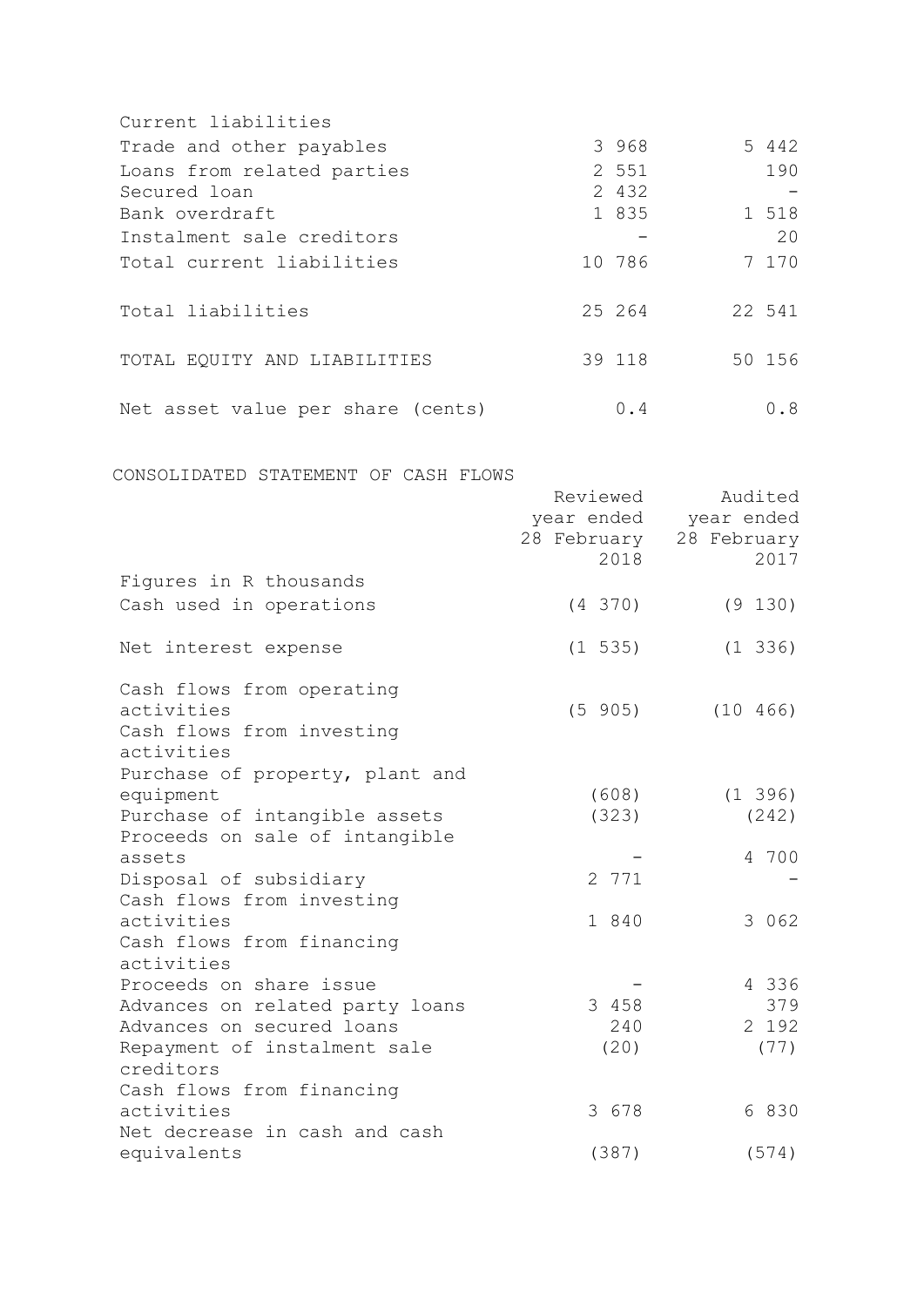| Cash and cash equivalents at     |         |         |
|----------------------------------|---------|---------|
| beginning of year                | (1 427) | (853)   |
| Cash and cash equivalents at end |         |         |
| of vear                          | (1814)  | (1 427) |

CONSOLIDATED STATEMENT OF CHANGES IN EQUITY FOR THE YEAR ENDED 28 FEBRUARY 2018

| Figures in R thousands                                                         | Stated<br>capital | Treasury<br>shares      | Total<br>share<br>capital |
|--------------------------------------------------------------------------------|-------------------|-------------------------|---------------------------|
| Balance at 29 February 2016<br>- audited<br>Issue of shares                    | 4 336             | 152 491 (6 741) 145 750 | 4 336                     |
| Share-based payment reserve<br>Total comprehensive loss for<br>the year        |                   |                         |                           |
| Balance at 28 February 2017<br>- audited                                       |                   | 156 827 (6 741) 150 086 |                           |
| Issue of shares<br>Share-based payment reserve<br>Total comprehensive loss for |                   |                         |                           |
| the year<br>Balance at 28 February 2018<br>- reviewed                          | 156 827           | $(6\ \ 741)$            | 150 086                   |

|                          | payment | Share-based Revaluation Accumulated |           |
|--------------------------|---------|-------------------------------------|-----------|
|                          | reserve | reserve                             | loss      |
| Figures in R thousands   |         |                                     |           |
| Balance at 29 February   |         |                                     |           |
| $2016 - \text{audited}$  | 297     | 10 521                              | (116 358) |
| Issue of shares          |         |                                     |           |
| Share-based payment      |         |                                     |           |
| reserve                  | 100     |                                     |           |
| Total comprehensive loss |         |                                     |           |
| for the year             |         |                                     | (17 031)  |
| Balance at 28 February   |         |                                     |           |
| $2017 - \text{audited}$  | 397     | 10 521                              | (133 389) |
| Issue of shares          |         |                                     |           |
| Share-based payment      |         |                                     |           |
| reserve                  | 21      |                                     |           |
| Total comprehensive loss |         |                                     |           |
| for the year             |         |                                     | (13 782)  |
| Balance at 28 February   |         |                                     |           |
| 2018 - reviewed          | 418     | 10 521                              | (147 171) |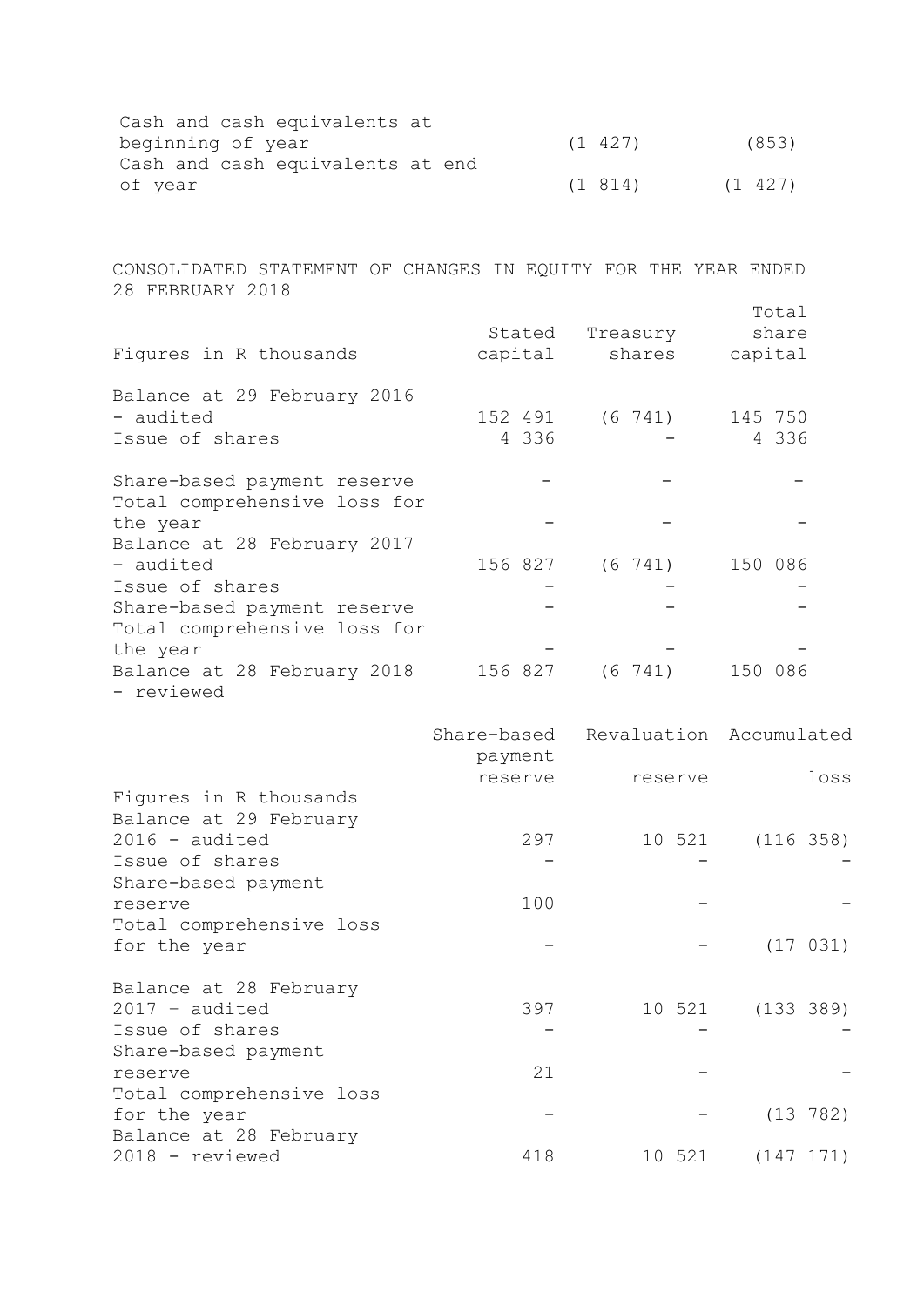|                          | Total    |  |
|--------------------------|----------|--|
|                          | equity   |  |
| Figures in R thousands   |          |  |
| Balance at 29 February   |          |  |
| $2016 - \text{audited}$  | 40 210   |  |
| Issue of shares          | 4 336    |  |
| Share-based payment      |          |  |
| reserve                  | 100      |  |
| Total comprehensive loss |          |  |
| for the year             | (17 031) |  |
|                          |          |  |
| Balance at 28 February   |          |  |
| $2017 - \text{audited}$  | 27 615   |  |
| Issue of shares          |          |  |
| Share-based payment      | 21       |  |
| reserve                  |          |  |
| Total comprehensive loss |          |  |
| for the year             | (13 782) |  |
| Balance at 28 February   |          |  |
| 2018 - reviewed          | 13 854   |  |
|                          |          |  |

# GROUP SEGMENTAL ANALYSIS

| <b>Business</b>                                                                  | Nutritional | Health<br>Solutions |             |                       |
|----------------------------------------------------------------------------------|-------------|---------------------|-------------|-----------------------|
| Segments                                                                         | Foods       |                     |             | Services Consolidated |
| R'000<br>For the year<br>ended 28<br>February 2018 -<br>reviewed<br>Revenue from |             |                     |             |                       |
| external sales<br>Revenue from                                                   | 41 721      | 775                 |             | 42 496                |
| internal sales<br>Segment                                                        |             |                     | 513         | 513                   |
| (loss)/profit<br>before tax                                                      | (6 709)     | (838)               | $(3 \t728)$ | $(11 \t231)$          |
| Taxation<br>Loss for the                                                         |             |                     |             | (2 551)               |
| year<br>Total assets                                                             | 38 641      | 2                   | 475         | (13 782)<br>39 118    |
| For the year<br>ended 28                                                         |             |                     |             |                       |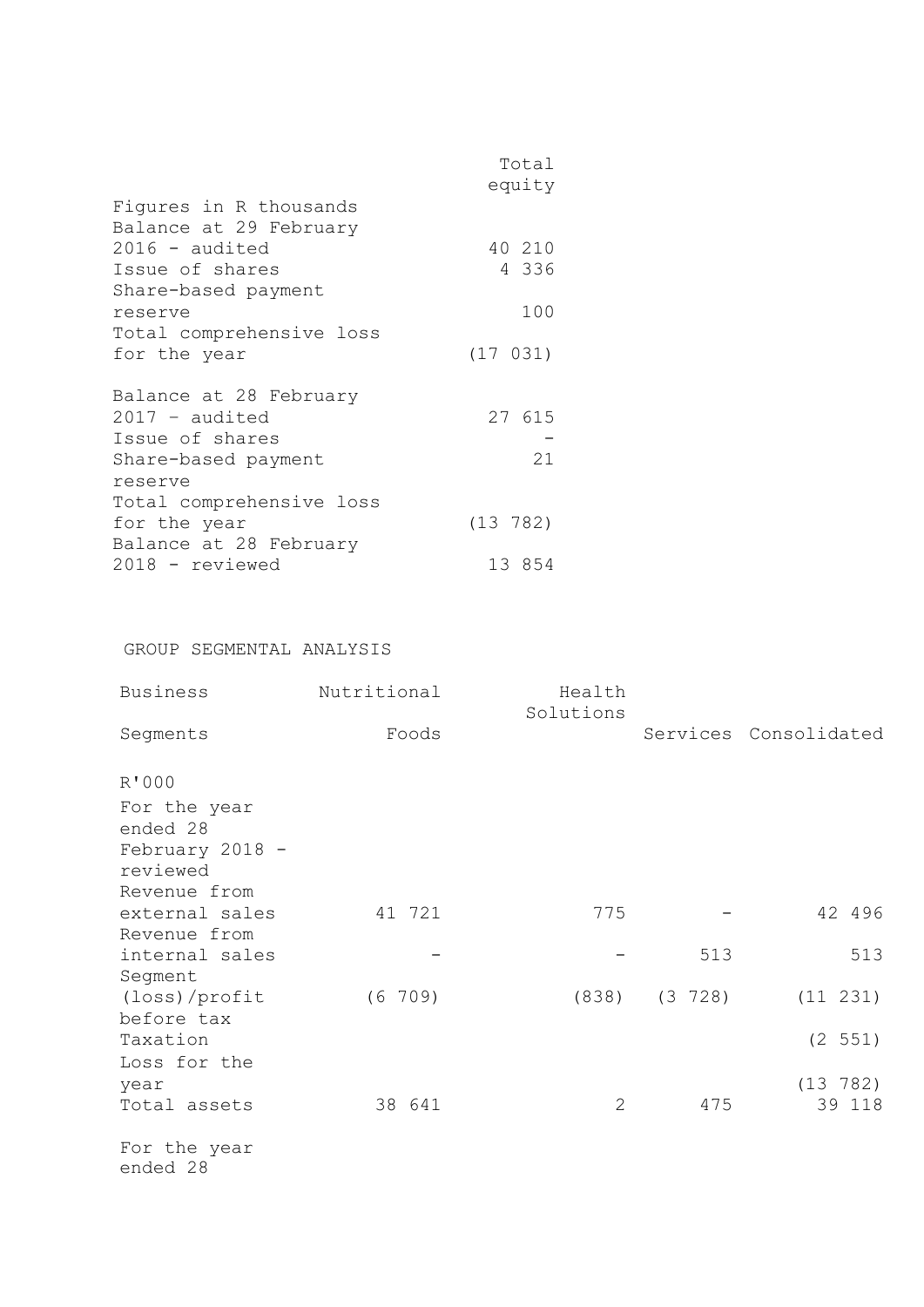| February 2017 - |          |         |                |          |
|-----------------|----------|---------|----------------|----------|
| audited         |          |         |                |          |
| Revenue from    |          |         |                |          |
| external sales  | 42 162   | 1 0 5 3 |                | 43 215   |
| Revenue from    |          |         |                |          |
| internal sales  |          |         | 1 250          | 1 250    |
| Segment (loss)  |          |         |                |          |
| profit before   | (2, 363) |         | 4 362 (18 205) | (16 206) |
| tax             |          |         |                |          |
| Taxation        |          |         |                | (825)    |
| Loss for the    |          |         |                |          |
| year            |          |         |                | (17 031) |
| Total assets    | 41 806   | 7 921   | 429            | 50 156   |
|                 |          |         |                |          |

For management purposes the Group was organised into three major operating divisions, namely Foods, Healthcare solutions and Services. These divisions are the basis on which the Company reports its primary segment information. Impilo Health Solutions Pty Ltd that made up the Healthcare segment was sold on 23 February 2018. Going forward the Group will only have two segments namely Foods and Services.

The Foods division involves the manufacture of staple dry foods for the lower LSM and mass feeding markets. The Healthcare Solutions division involved the supply of a range of chlorine free water purification products. The Services division involves the providing of administration and management services.

These operating segments are monitored by the Group's Board and strategic decisions are made on the basis of adjusted segment operating results.

# BASIS OF PRESENTATION

The financial results for the year ended 28 February 2018 have been prepared in accordance with International Financial Reporting Standards ("IFRS"), the presentation and disclosure requirements of IAS 34: Interim Financial Reporting, the SAICA Financial Reporting Guides as issued by the Accounting Practices Committee, Financial Reporting Pronouncements as issued by the Financial Reporting Standards Council, the Listing Requirements of the JSE Limited and the requirements of the Companies Act, No 71 of 2008. The results have been prepared in terms of IFRS on the historical cost basis, except for the measurement of land and buildings and certain financial instruments which are measured at fair value and are consistent, in all material respects, with the accounting policies and methods applied in the previous corresponding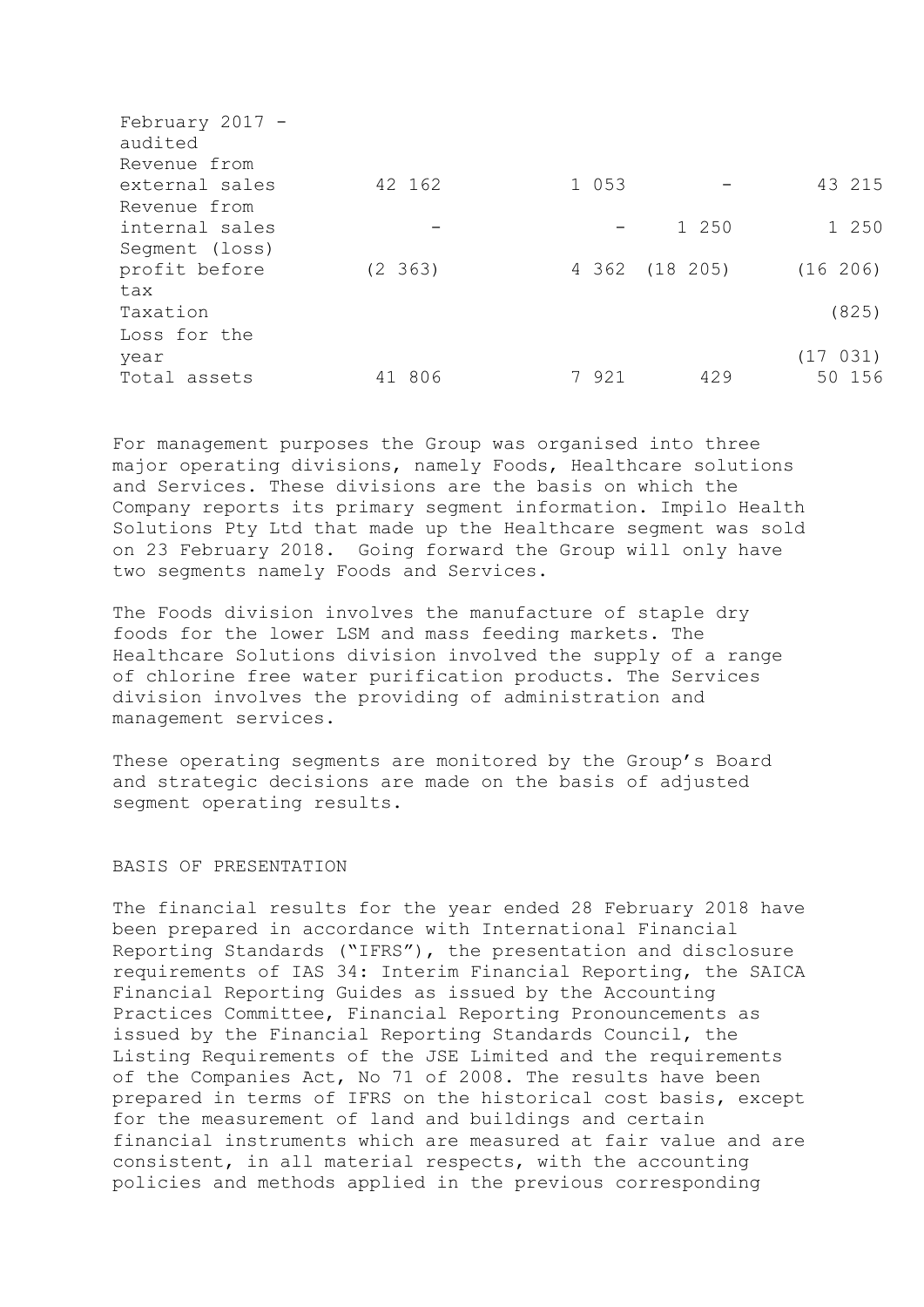period. The provisional reviewed financial results have been prepared under the supervision of RS Etchells, in his capacity as Chief Financial Officer.

## NATURE OF BUSINESS

The Group's primary business focus during the year was to manufacture and market staple dry food products to the lower LSM market sector as well as mass feeding schemes. The water purification business was sold in February 2018.

## OVERVIEW

During the course of the year under review, the Board of Directors resolved to cement its position as a bulk manufacturer of staple dry foods supplying the lower LSM and mass feeding sectors. To this end the Directors elected to dispose of the Health Solutions division to raise working capital for the Group. The proposed acquisition of Velani Strategic Solutions ("VSS") was cancelled during the year under review as it became apparent that the profit warranty issued by VSS would not be attained.

Nutritional Foods continues to underperform due to lower volumes through the factory as well as pressure on gross margins. Increasing the tonnage put through the factory remained a major challenge during the year under review. Management are acutely aware of this issue and are constantly looking for potential off-take contracts. It should be noted that in December 2017 management successfully negotiated a 3 year manufacturing contract with a supplier to the National Department of Health for the supply of a fortified porridge. This should result in a significant increase in throughput.

The Board has been in discussions with a potential new investor who will be able to secure off-take agreements for the factory as well as inject the necessary working capital to be able to fund such increased tonnage through the Klerksdorp factory. These discussions have been finalized, more details of which are set out below.

Cash flows remain a major challenge requiring tight control. To this end the Board is considering all options on the table including a possible Rights Issue.

## FINANCIAL PERFORMANCE

Group Turnover of R 42,496 million, 1.7% down on the R 43,215 million of the previous corresponding period. The headline loss increased by 28%, largely as a result of the reversal of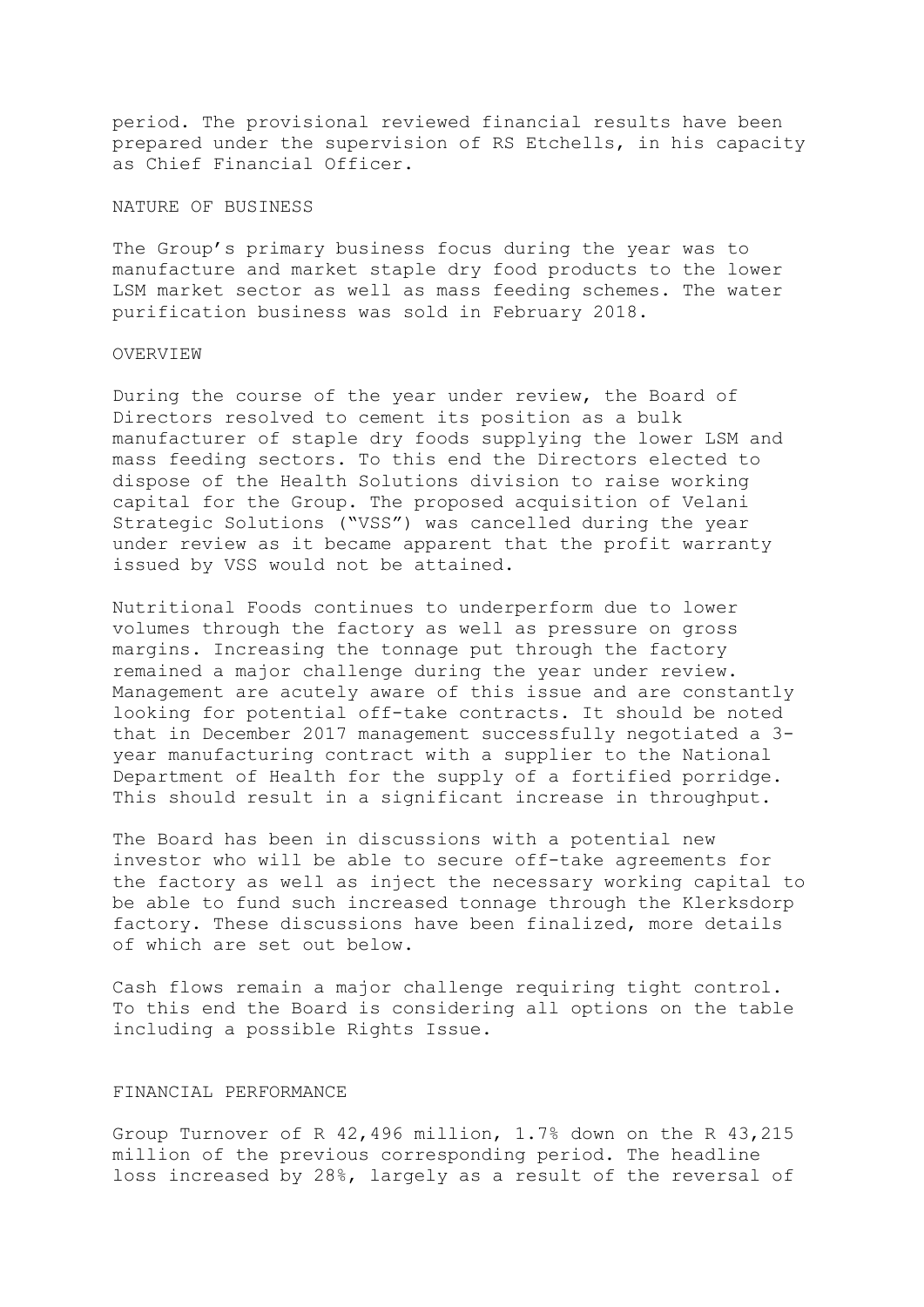the deferred tax asset raised in previous years on the tax loss for Functional Nutraceuticals Pty Ltd amounting to R2.795 million.

## GOING CONCERN

The Group incurred an operating loss for the year of R7.263 million (2017 R7.276 million) The Group's total assets exceed its total liabilities by R13.854 million (2017 R27.615) despite having an accumulated loss of R147.171 million (2017 R133.389 million).

The Group continued to incur losses as a result of the current depressed market conditions within the lower LSM market segment. This fact coupled with the lack of adequate cash resources continues to hamper the Group's turnaround plan.

The directors have taken the following steps in assessing the group's ability to continue as a going concern:

- The directors took the decision to sell Impilo Health Solutions during the current financial year. This was done in order to raise much needed capital to sustain the on-going cash flow requirements of the Group, whilst they continued to engage with the Group's lenders and potential investors.

- The directors have been in discussions with a third party to underwrite a Claw Back-Right Issue to raise R10 million. These discussions have been finalised and terms have been agreed with the third party to fully underwrite the Claw-Back Right Issue.

The funds raised from the Claw-Back Right Issue will be used to settle a portion of debt, circa R2.5m, with the balance being used to fund the working capital requirements of the Group.

- The directors have engaged with the providers of certain loans to the Group. An agreement has been reached with one of lenders to extend their loan of circa R8.9 million for a period of 36 months. The remaining loan of circa R2.4 million will be repaid utilising a new medium term loan negotiated with a third party lender. This loan is disclosed as a current liability but is to be replaced as a medium term loan subsequent to the year end.

- Management has successfully negotiated a manufacturing contract with a supplier to the National Department of Health which should result in a significant increase in throughput at its Klerksdorp factory. It is envisaged that this increase in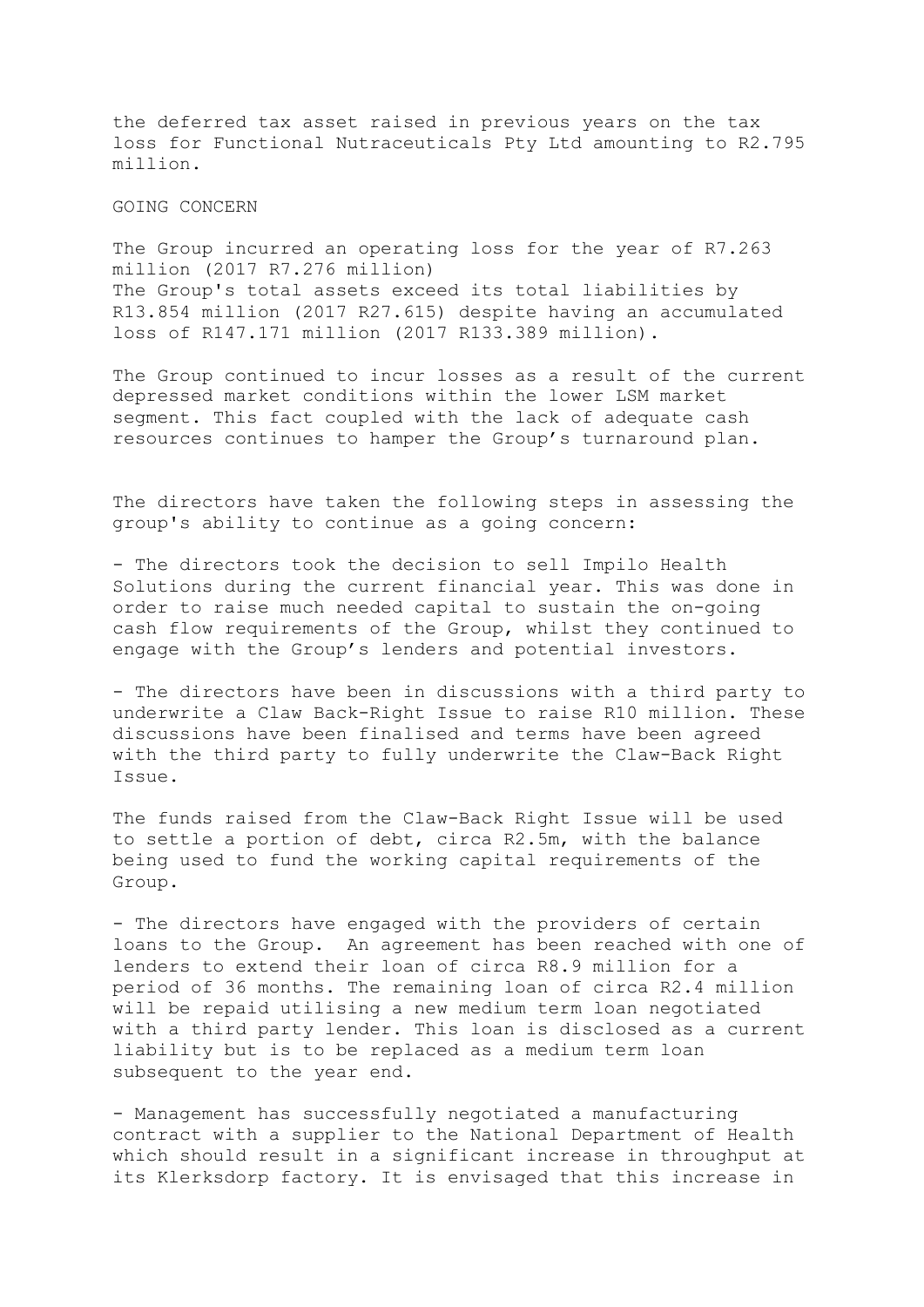tonnage pushed through the factory and result in the Group returning to profitability.

Given all of the above, the directors evaluate that the Group has sufficient cash resources to meet its obligations as they fall due, as such the financial statements have been prepared on the going concern basis. This basis presumes that funds will be available to finance future operations and that the realisation of assets and settlement of liabilities and commitments will occur in the ordinary course of business.

## DIVIDEND

No dividend has been declared for the year.

## REVIEW CONCLUSION

Grant Thornton Durban has reviewed the annual financial statements for the year ended 28 February 2018 and their unmodified report is available for inspection at the Company's registered office.

The auditor's reviewed report does not necessarily cover all of the information contained in this announcement/financial report. Shareholders are therefore advised that in order to obtain a full understanding of the nature of the auditor's work, they should obtain a copy of that report, together with the accompanying financial information, from the registered office of the company.

# CHANGES TO THE GROUP'S BOARD

There were no changes to the Board during the year.

On behalf of the Board TV Mokgatlha Umhlanga Rocks Chief Executive Officer 30 May 2018

Registered Office: Unit 20, Boulevard Business Park, 14 Belladonna Road, Cornubia, Kwa-Zulu Natal Tel: +27 31 536 8066

Auditors Grant Thornton (Durban)

Designated advisors PSG Capital Proprietary Limited